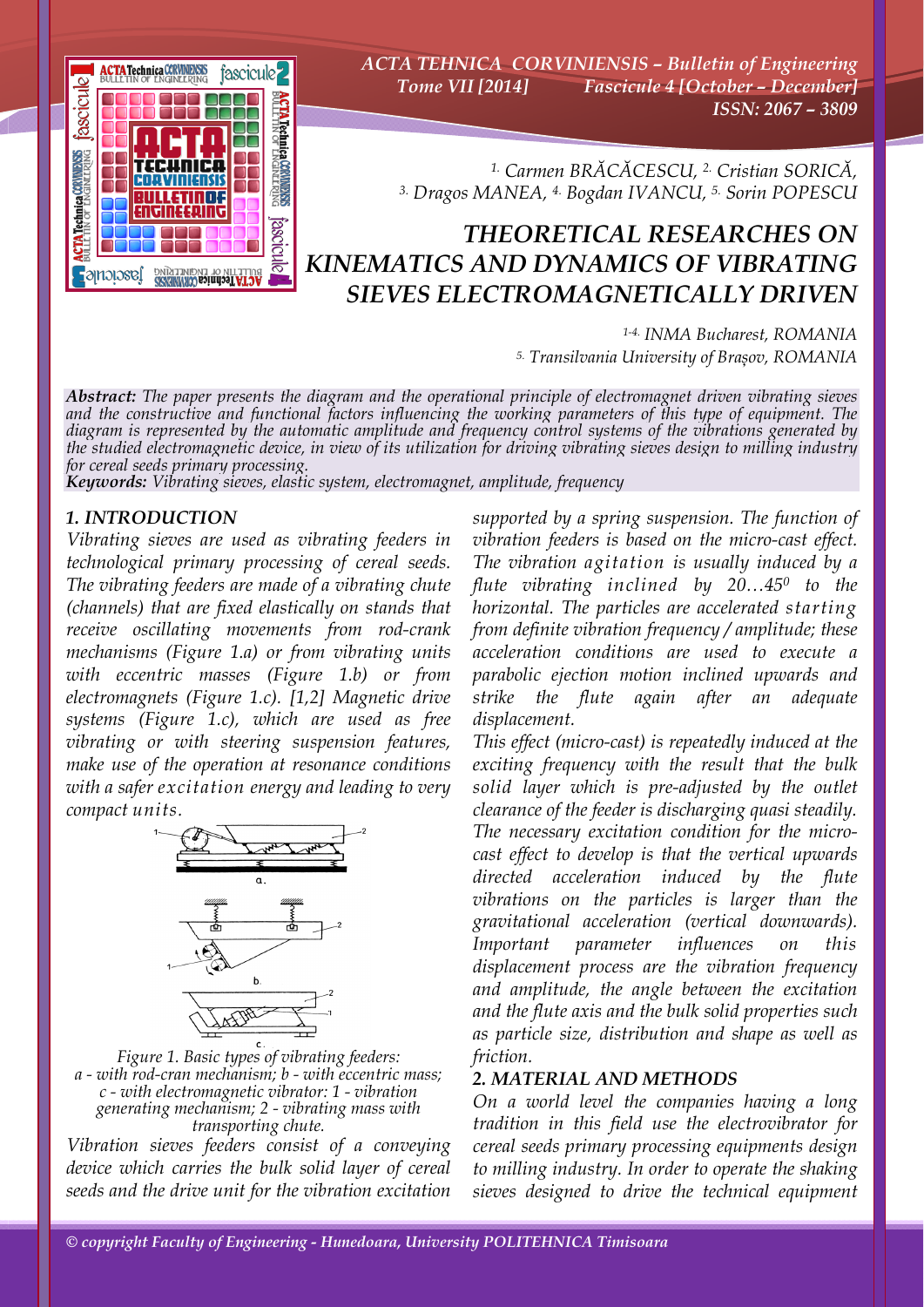### *ACTA TEHNICA CORVINIENSIS Fascicule 4 [October – December]*

## *– Bulletin of Engineering Tome VII [2014]*

*used in technological primary processing of agricultural products, the electromagnetic vibrators (named electrovibrators), manufactured by specialized companies can be used as single elements or pair elements, generating the sieve frame vibration.* 

*By comparing with vibrating sieves driven by eccentric mass, the electrovibrators use leads to many advantages: simplifies the kinematic chain, by eliminating the following negative factors: many specific parts, assembling difficult and laboriously to control, unaesthetic guards, rigorous maintenance, big reparation costs, reduced reliability, mechanic shocks (especially when wear appears); intensifies the separating process; diminishes the stress transmitted to foundation; their volume is minimum, which enables their mounting on active parts of equipment so that the vibration direction passes through the mass center of sieves shaker loaded with material (or by its immediate proximity); allows the modification of disturbing force direction any time. The electromagnetic vibrators advantages consists in absence of friction and rotating parts when the productivity is regulated, as disadvantages, we can mention the small amplitude (0,5-2 mm) which excludes the transport of powder loads, as well as the transport little length of vibrator (up 2,5-6 m).* 



*Figure 2. Vibrating sieve electromagnetically driven The vibrating sieve electromagnetically driven comprises the frame (Figure 2), freely hung on elastic elements, frame which receives oscillations transmitted by electromagnetic vibrator 8. The oscillating frame is supported by a rigid longitudinal beam 7. The electromagnetic vibrator can be with simple or double drive, with mobile (induced) and reactive (inductor) part. Being endowed with small mass and power (up to 1 kW), the electromagnetic vibrators simply acted can be used to light conveyors. The connecting support of*  *vibrating feeder bear (hang) the auger and ensure the oscillations according to dynamic calculation. There are used single sheet (lamella) springs or many sheets springs. The sheet crossing rigidity must be several times less than the longitudinal rigidity. In terms of bumpers and elastic connections there are used parts which are submitted to shearing, compression and distortion and metallic and rubber blocks. The rubber blocks are characterized by high elasticity and endurance. When metallic and rubber parts are manufactured, it is necessary to ensure the rubber free deformation, which, it is well known, is incompressible within close spaces. The helical and plane springs can also be considerate as elastic elements. The spring sheets thickness is*  $\delta$  = 2...6 *mm.* 



*Figure 3. Construction of electromagnetic vibrator The above vibrating system comprises a simple drive electromagnetic vibrator (Figure 3) including a fixed coil of electromagnet 1 with coils 2, connected to network by a rectifier, the induced 5, rigidly connected to auger 3 of conveyor through the crossing bar 6, endowed with elastic connections 7 and a set of adjusting weights 4, closed alongside with springs in housing 8.* 

*In compliance with the equivalent scheme calculating the vibration of one mass vibrating system shown in figure 4, the system movement equation is:* 

$$
m\ddot{S} + \mu c\dot{S} + c_1 S = F(t) \tag{1}
$$

*where: m is the auger reduced mass (equivalent) which includes the induced mass and the adjusting mass; c1* =  $(c + c_0)$  – *reduced rigidity (equivalent) of the system, formed of principal elastic elements rigidity c and rigidity c0 of vibrator elastic connections.* 



*Figure 4. Equivalent scheme for calculating the one mass system vibration system*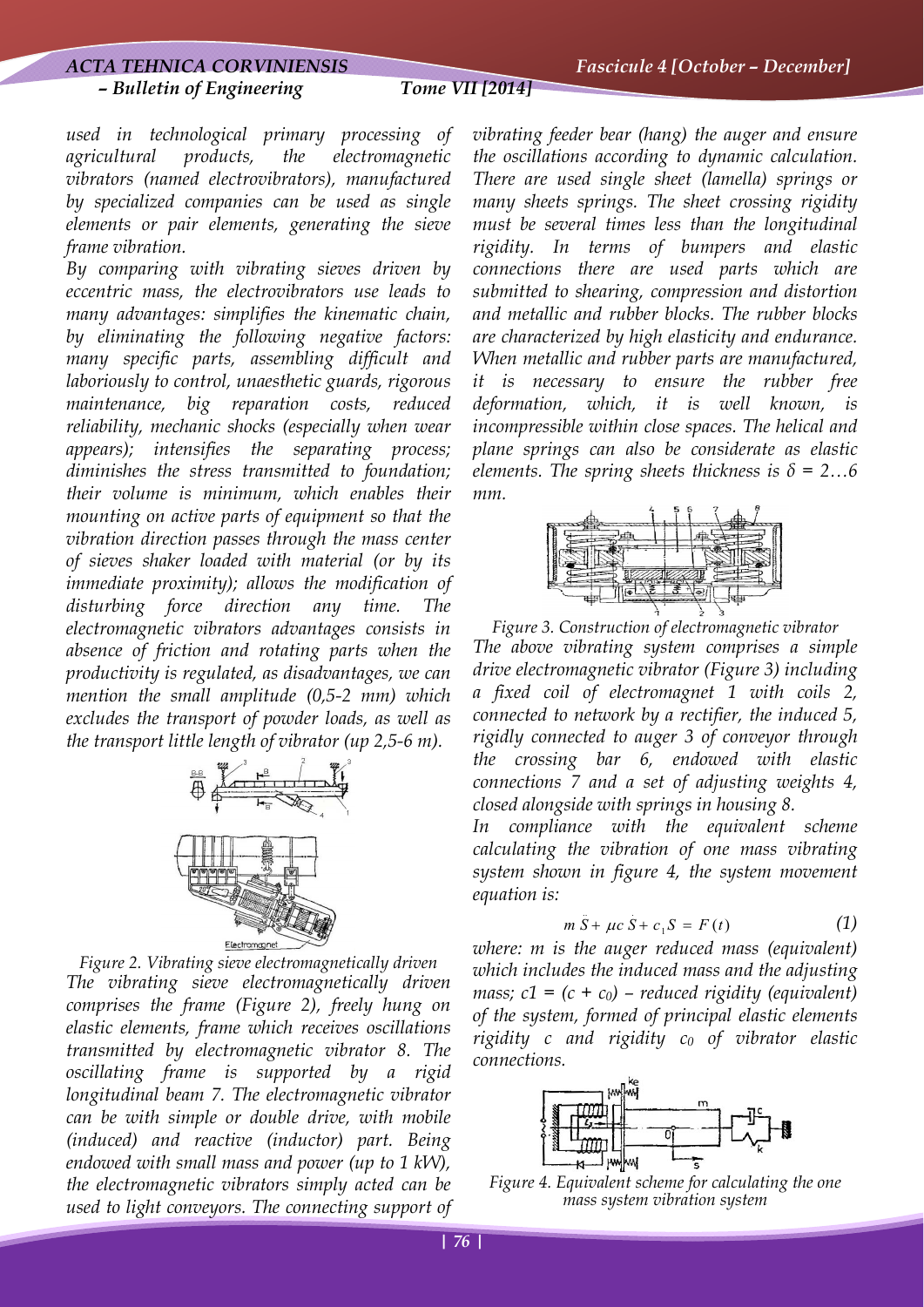# *– Bulletin of Engineering Tome VII [2014]*

*By replacing the expression of traction force F(t) in equation (1) and taking into account the sinusoidal low of feeding current variation and influence of air variability (interstice) lj we obtain a differential movement equation which is very difficult to solve. In order to simplify this problem it is supposed a certain constant size of air. Then, the relation (1) acquires the form of a non-homogenous linear equation:* 

$$
m\,\tilde{S} + \mu c\,\tilde{S} + c_1 S = F\,(1 + \cos\,2\,p_{\,T}t) \tag{2}
$$

*where:*  $F = k_F B_m^2 S_c / 2$  *is steady component of vibrator excitation force, in N;*  $k_F = 3.98 \cdot 10^5$  – *proportionality coefficient; Bm – amplitude of magnetic induction, in T; Sc – the area of crossing section of coil core, in m<sup>2</sup>;*  $p_T$  *– feeding alternating current frequency.* 

*The equation particular solution (2) is:* 

$$
S = A_0 + A_1 \cos(2p_T t - \varphi) \tag{3}
$$

*Where:*  $A = F/c_1$  *is the steady displacement of mass center O of mass m; A1 – amplitude of oscillations of center O; φ – angle of phase difference between variable parts of mass center O and disturbing force, given by the relations:* 

$$
A_1 = (F/m)\sqrt{(c_1/m - 4p_1^2)^2 + 4\mu^2c^2p_T^2/m^2}
$$
 (4)

$$
\varphi = \arctg \frac{2\mu cp_{\tau}}{c_1 - 4mp_{\tau}^2} \tag{5}
$$

*The resonance of oscillating system appears for pulsation:*  $p_T = \sqrt{c_1/m}$ . For current of industrial *frequency, f = 50 Hz, the part supporting the load (the auger) oscillates by a double frequency, namely f = 6000 1/min, which is generally inadmissible. In order to diminish the auger frequency up to 3000 1/min, a semi-period rectifier (Figure 3) is introduced, and the rectified voltage modifies the magnetic flow action and shock movement type. This movement is described as another equation of a disturbing force represented by a circular function Fourier.* 

*Vibration feeders can be considered as two masses spring systems (Figure 5) [3;4]: the mass of the part feeding the bulk solids ma consists of the vibrating flute or pipe 1, the bulk solid mass 10 and the magnetic vibrator (positions 2, 3 and 4). The second mass mf involved is that of the free side consisting of the mobile body 5 and 6. Both masses are connected by springs 7. The electronic control unit 8 is connected with the normal AC voltage* 

*supply. Normal 50 Hz excitation will yield a 100 Hz vibration frequency, with thyristor control 25 and 50: efficient control of the vibration amplitude is possible.* 



*Figure 5. Magnetic vibration feeder. 1 - vibration flute; 2 - vibrator housing and other components; 3 electromagnet; 4 - mobile magnetic coreplate; 5, 6 -* 

*additional masses; 7 - spring; 8 - control device; 9 suspension springs; 10 - transported material -*

*vibration amplitude (free side); Sa - vibration amplitude (working side).* 

*Amplitude s0 of the chute depends on the constructive and functional parameters, as well as on the type of the transporting material.* 

*The displacement of the vibrating mass can be considered with sufficient approximation, as a harmonic sinusoidal oscillating movement, with elongation s given by relation:* 

$$
s = s_0 \sin(\omega t) \tag{6}
$$

*Where: s0 is the oscillating amplitude; ω – oscillating pulsation:*  $\omega = 2\pi f$  (were f is the *oscillation frequency, in Hz.)* 

*The velocity of the oscillating movement is given by relation:* 

$$
v = s_0 \omega \cos(\omega t) \tag{7}
$$

*Where*  $v_0 = s_0 \omega$  are the amplitude of the velocity *and the acceleration of the oscillating movement is expressed by relation:* 

$$
a = -s_0 \cdot \omega^2 \sin(\omega t) \tag{8}
$$

where  $a_0 = -s_0 \omega^2$  is the amplitude of acceleration.

*The oscillating frequency f of the vibrator is given by the well known relation: f=ω/2π. If the value of the amplitude's acceleration a0 is in ratio with the gravitation acceleration g, is obtained the characteristic of the machine KM, given by relation:* 

$$
K_M = \frac{a_0}{g} = -\left|\frac{s_0 \cdot \omega^2}{g}\right| \tag{9}
$$

*The natural frequency fe of the spring-mass system without attenuation can be determined with the masses*  $m_a$  *and*  $m_t$  *and the spring constant c.* 

$$
f_c = \frac{1}{2\pi} \cdot \sqrt{\frac{c}{m_r}}
$$
 (10)